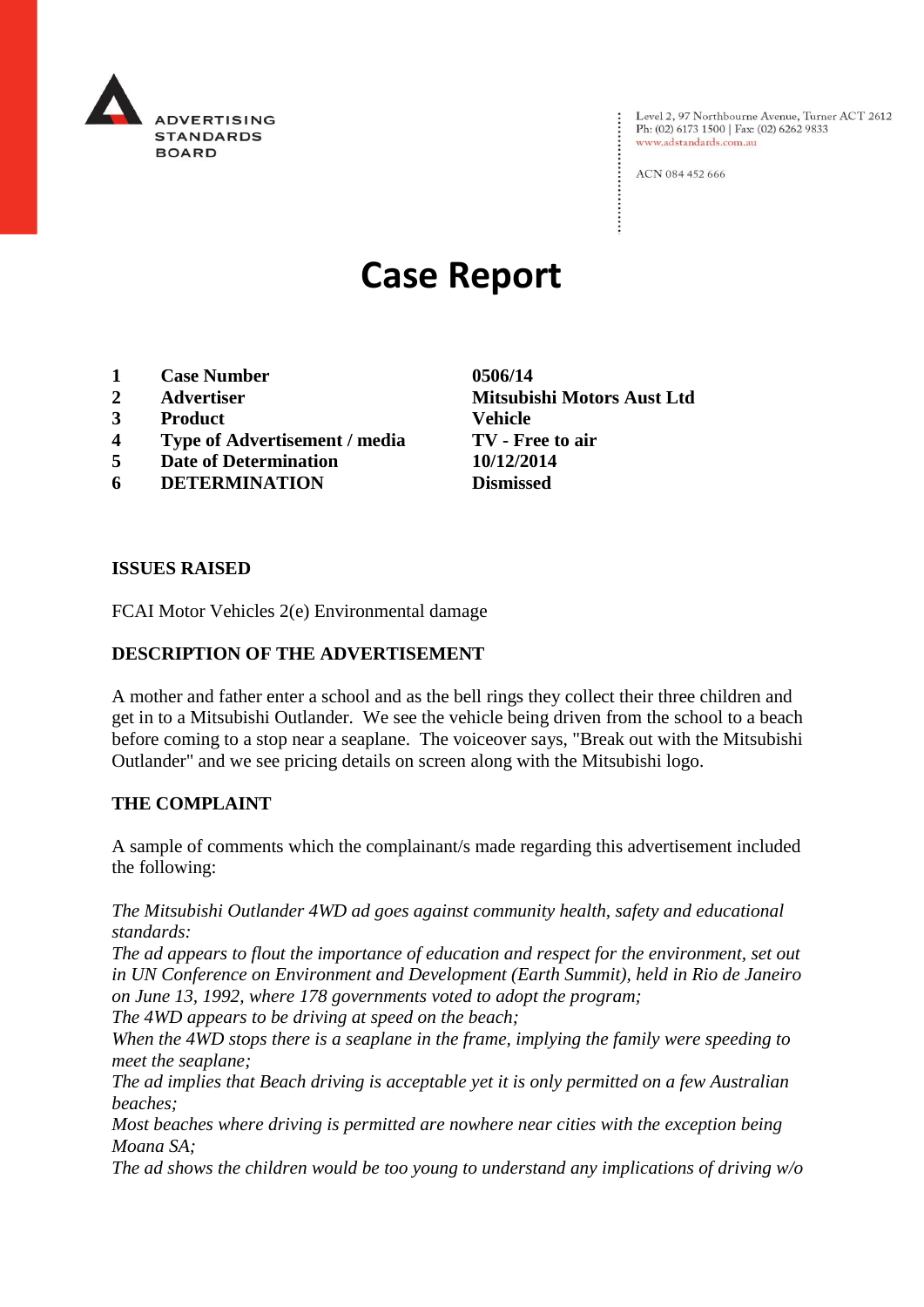*consideration for the environment, or driving on beaches, most of which are regulated and require permits, to say nothing of the dangers of driving at speed.*

*The major disappointment with this ad is that impressionable children are deliberately deprived of time in school where they would no doubt receive instruction about respect for the environment, to say nothing of safe driving on roads. I understand beach access for vehicles is available in some areas, but this ad encourages speeding behaviour with Mitsubishi Outlander 4WD owners speeding to escape, in this instance, to make a departure time (implied by the 4WD stops in front of the seaplane).*

*Worse (?) the children are taken from school during what appears to be a normal teaching*  day, at a time when we rely on EDUCATION of school age children to establish a deep level *of respect for the environment, this ad appears to "champion" the lack of schooling by the parents.*

*I believe thinking people are sick and tired of the entrenched reckless behaviour promoted by these sort of car ads.*

## **THE ADVERTISER'S RESPONSE**

Comments which the advertiser made in response to the complainant/s regarding this advertisement include the following:

*As represented in the FCAI voluntary code of practice for motor vehicle advertising section 1. Definition - Part (c) – off road vehicles, I can confirm the Outlander is an SUV / off road vehicle with 4wd capability. However, I also confirm that driving of the vehicle complies with Section 2 General Provisions - Part A through E, in that the driving of the vehicle at all times complies with safe driving habits in relation to speed, the environment, changes in direction etc. The reality is there are a number of beaches across Australia upon which you can drive a vehicle (some close to cities some further removed) these beaches have varying speed limits ranging from 5 kilometres per hour to 80 kilometres per hour (Fraser Island). In this instance the vehicle is moving at a relevant speed (within the local speed limit) and with full driver control in relation to the conditions in which it is operating. Furthermore as can be seen from the commercial the vehicle is traversing an area where normal vehicle activity occurs thus not increasing any local environmental impact. Whilst the advertisement does show the children leaving school with their parents this is done at the exact moment of the end of day bell ringing. In essence an expression of leaving the school immediately at finishing time to commence the weekend family getaway. Hence, we do not believe the advertisement depicts removing children from school in the midst of a normal school day. Overall, Mitsubishi Motors Australia Limited do not believe the advertisement convenes any areas of the FCAI voluntary code of practice for motor vehicle advertising nor Section 2 of the AANA Advertising Code of Ethics.*

#### **THE DETERMINATION**

The Advertising Standards Board (Board) was required to determine whether the material before it was in breach of the Federal Chamber of Automotive Industries Advertising for Motor Vehicles Voluntary Code of Practice (the FCAI Code). To come within the FCAI Code, the material being considered must be an advertisement. The FCAI Code defines an advertisement as follows: "matter which is published or broadcast in all of Australia, or in a substantial section of Australia, for payment or other valuable consideration and which draws the attention of the public, or a segment of it, to a product, service, person, organisation or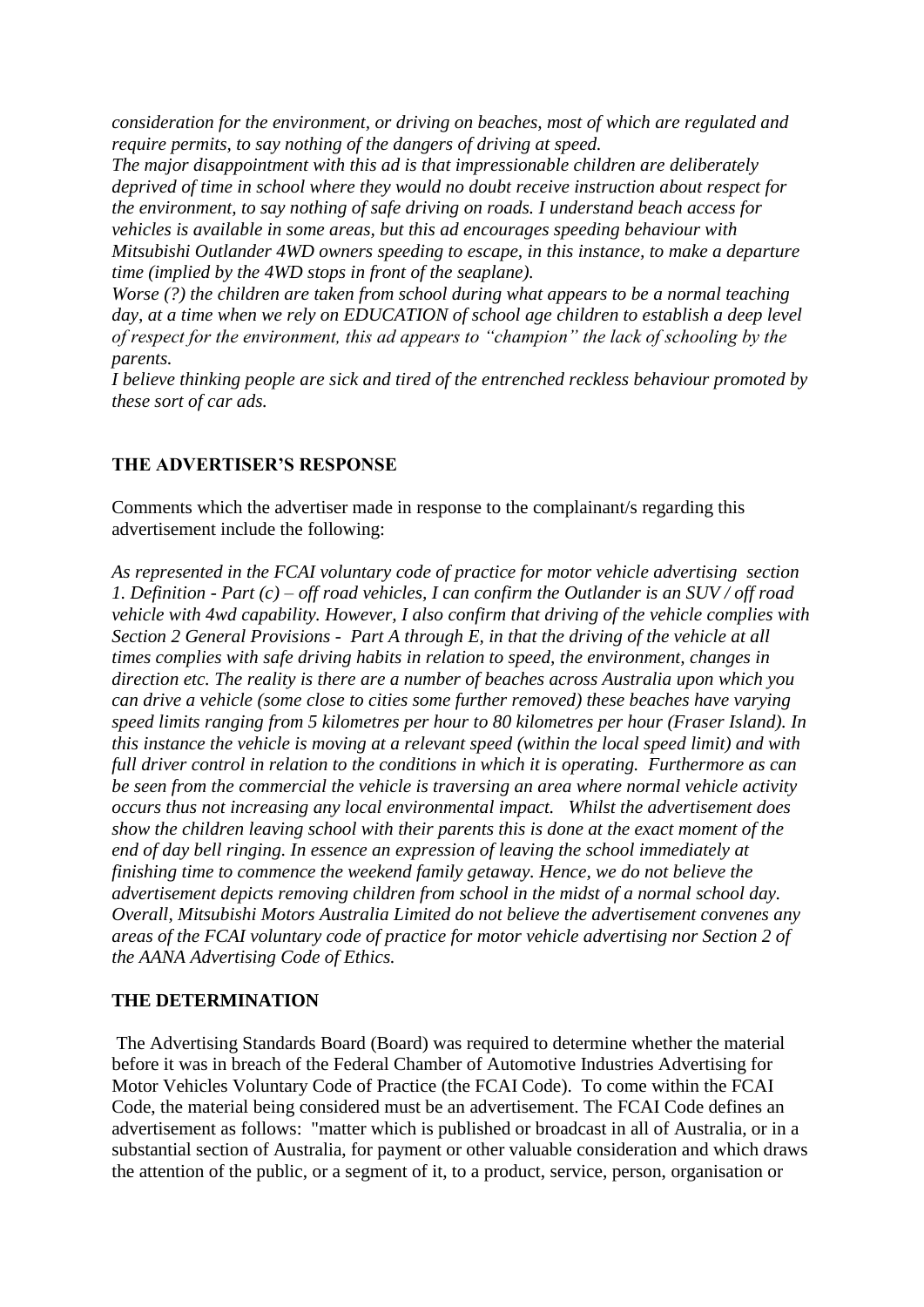line of conduct in a manner calculated to promote or oppose directly or indirectly that product, service, person, organisation or line of conduct". The Board decided that the material in question was published or broadcast in all of Australia or in a substantial section of Australia for payment or valuable consideration given that it was being broadcast on television in Australia. Having concluded that the material was an advertisement as defined by the FCAI Code, the Board then needed to determine whether that advertisement was for a motor vehicle. Motor vehicle is defined in the FCAI Code as meaning: "passenger vehicle; motorcycle; light commercial vehicle and off-road vehicle". The Board determined that the material draws the attention of the public or a segment of it to a product being a Mitsubishi Outlander in a manner calculated to promote that product. The Board determined that the Mitsubishi Outlander was a Motor vehicle as defined in the FCAI Code. The Board determined that the material before it was an advertisement for a motor vehicle and therefore that the FCAI Code applied. The Board noted the complainant's concerns that the advertisement depicts a Mitsubishi Outlander driving at speed on a beach which is both dangerous and illegal on most beaches. The Board then analysed specific sections of the FCAI Code and their application to the advertisement. The Board considered clause 2(b) of the FCAI Code. Clause 2(b) requires that Advertisements for motor vehicles do not portray…people driving at speeds in excess of speed limits in the relevant jurisdiction in Australia in which the advertisement is published. The Board noted the advertisement features parents collecting their children at the end of school and taking them for a drive on the beach. The Board noted the advertiser's response that some of the advertisement was filmed on beaches where speed limits can range between 5km and 80km per hour. The Board noted that there are no speed limit signs visible in the advertisement, both in the scenes showing the vehicle travelling on public roads and when it is travelling on the beach, and considered that it is not possible to gauge the speed of the vehicle or to assess whether the vehicle would be traveling at speeds in excess of the relevant speed limits. The Board noted the complainant's concern that the vehicle appears to be speeding to meet a seaplane. The Board noted that the vehicle does come to a stop near a waiting seaplane but considered that there is no suggestion that the vehicle was driving at speeds in excess of the relevant speed limits in order to meet the seaplane. The Board considered that the driver appears to be in full control of the vehicle at all times and in the Board's view the vehicle does not appear to be travelling at speeds which would be dangerous, inappropriate or illegal in the driving scenes presented in the advertisement. The Board determined that the advertisement did not breach Clause 2(b) of the FCAI Code. The Board considered Clause 2(e) of the FCAI Code which requires that advertisements for motor vehicles do not portray "deliberate and significant environmental damage, particularly in advertising for off-road vehicles." The Board noted it had recently dismissed a similar advertisement for an Isuzu in case 0408/14 where: "The Board noted the Isuzu D-Max is shown driving over sand and through streams and considered that driving vehicles with off road capabilities over these terrains is not uncommon and does not necessarily contribute to environmental damage. The Board noted that some people may consider that environmental damage can be caused by any incursions by people in vehicles into wild/environmental areas however the Board considered that the vehicle is shown to be driven in a cautious manner which is not intentionally damaging to the environment and determined that the advertisement did not breach Clause 2(e) of the FCAI Code." The Board noted in the current advertisement that the advertiser had responded to say the beaches where the filming took place are areas used by vehicles and considered that most members of the community would be aware that it not legal to drive on most beaches in Australia. Consistent with its previous determination in case 0408/14 the Board considered that driving a vehicle on a beach where such driving is permitted does not depict, encourage or condone intentionally damaging the environment. The Board determined that the